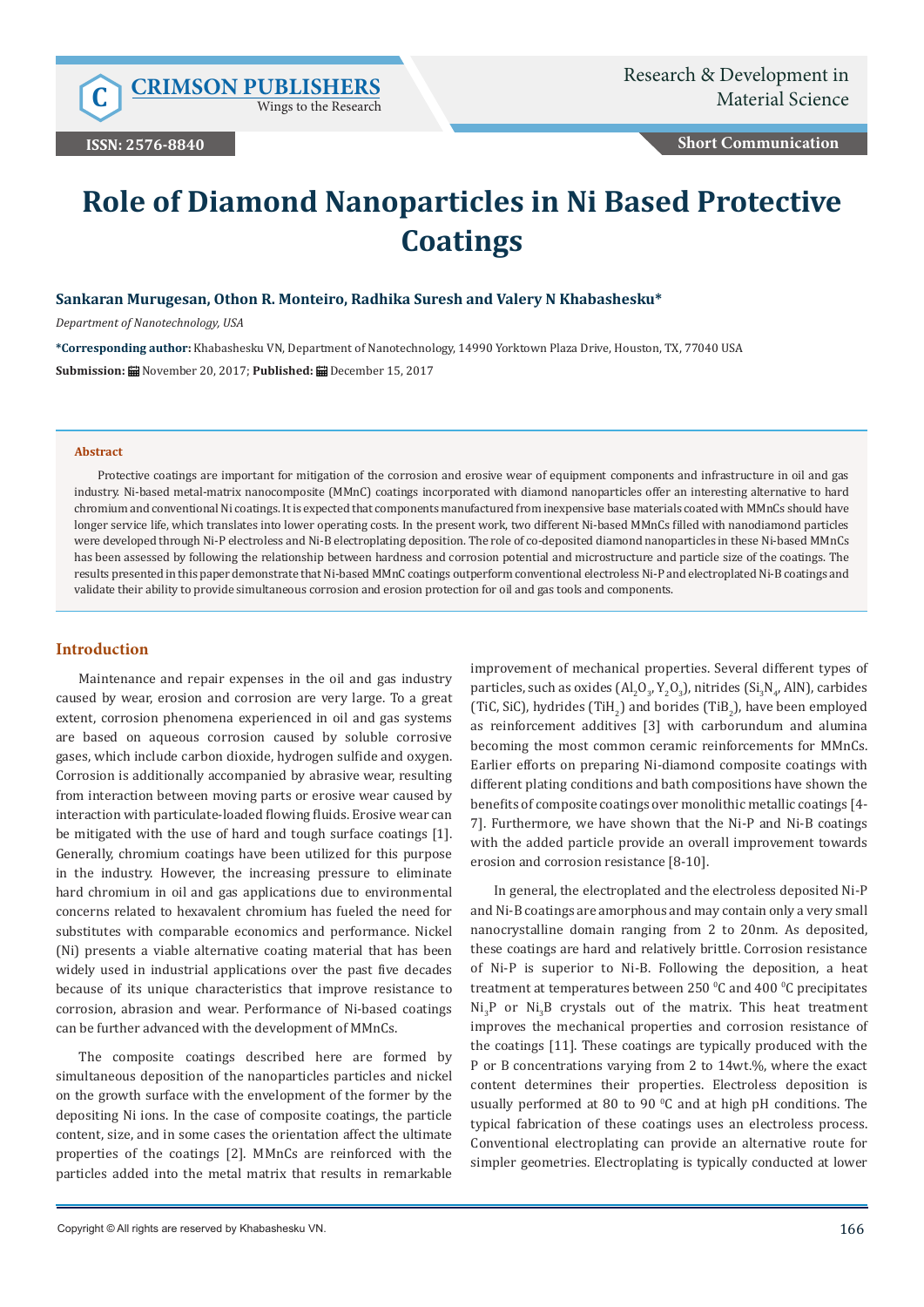temperatures, around 50  $\degree$ C, and for Ni-B coatings traditionally uses boric acid, boron hydrides or carboranes as boron sources. Recently, a number of publications have suggested the use of trimethylamine or dimethylamine borane [12,13]. The absence of strong reducing agents in electroplating bath prevents the selfcatalytic precipitation of Ni particles from solution [14] and makes this process inherently more stable than electroless deposition. Previously, we stated that with use of non-traditional boron source, which enables higher B-contents in the matrix, superior hardness and resistance to corrosion can be achieved [9]. In this paper we describe the impact that boron, phosphorus and nanodiamond, incorporated in the matrix, have on growth, microstructure, corrosion and mechanical properties of this new class of metal matrix nanocomposite coatings.

# **Experimental Section**

Ni-P and Ni-P-diamond composite coatings were produced by electroless deposition on tool-grade 4140 steel coupons and then heat treated at 400 °C for 1 hour in air. Electroless Ni-P coatings were prepared with the concentration of phosphorus as high as approximately 10wt.%. The high-P monolithic and nanocomposite films were prepared in a mechanically stirred electroless bath at a pH of 9 and at 85 °C. During the deposition of nanocomposite coatings, diamond particles with an average particle size of 100 nm were added to the bath and mechanically stirred throughout the process. Coatings were prepared by using a bath solution with 2.5wt.% diamond concentration. Prior to deposition, the 4140 tool steel coupons were polished down to 600 meshes and washed in a caustic soap at room temperature, followed by rinse in ethanol and short (10sec) activation in 10% HCl solution. A final rinse in de-ionized water was conducted immediately prior to the start of the coating.

Electroplating was carried out in a conventional Watts bath modified with the addition of 1wt.% trimethylamine borane as the source of boron. Depositions were carried out at  $0.1$  A/dm<sup>2</sup> current density for  $1$  hour at  $50^{\circ}$ C. The pH of the solution was adjusted to a value of 3.5 using 30% HCl. In the electrolyte bath other additives used to modify the film microstructure were sodium dodecyl sulfonate (SDS) and saccharine. Ni-B-nanodiamond composite coatings with the average particle size of 100nm added to the Watts bath prior to the insertion of the cathode. The bath solution was mechanically stirred, and the weight content of the nanoparticles in the bath remained unchanged during the deposition.

The morphology of the coatings was characterized by scanning electron microscope (SEM) (model JSM-7800). Microhardness measurements were conducted with a Knoop microindenter at a load of 50g. The values reported in this paper are the averages of five measurements.

Cyclic potentiodynamic polarization measurements were performed to determine relative susceptibility to localized corrosion in 3.5% NaCl water solution (chloride environment) at room temperature according to ASTM (G 61-86). This is the standard test used to find the localized corrosion susceptibility of iron-, nickel- or cobalt-based alloys; its application was extended to evaluate the performance of the protective coatings.

# **Results and Discussion**



**Figure 1:** SEM images of the surfaces of coatings. 1a: Electroless Ni-P; 1b: Electroplated Ni-B;

1c: Ni-P-nanodiamond with average diamond particles size of 70nm;

1d: Ni-B-nanodiamond with average diamond particle size of 100nm.

Figure 1a & 1b shows the SEM images of electroless Ni-P and electroplated Ni-B coatings having the cauliflower-like structure, which is typical of films produced under conditions of limited atomic mobility. Incorporation of the nanoparticles changes the morphology of the coating, leading to significantly finer domes, as shown in Figure 1c & 1d. Ashassi-Sorkhabi & Es'haghi [15] have postulated that incorporation of nanoparticles during deposition of composite coatings disrupts the boundaries of the Ni-P/Ni-B clusters, breaking down the otherwise "columnar" structure, resulting in a morphology with finer dome size. In both cases the coatings studied here were 50µm thick. The phosphorous and boron concentration determined by EDS was approximately 10wt.% for P in Ni-P coatings and 8wt.% boron in Ni-B coatings.

The effect of hard particles on the erosive wear of composite materials is often described by the following relationship (1):

$$
J \propto \frac{AW^3}{\varepsilon}
$$

Where J is the erosive wear rate, W is the flow velocity, A is the particle shape and ε is the erosion resistance that is directly related to the ratio of the hardness of the impinging particle to the hardness of the substrate. According to Equation (1) the erosive wear is inversely related to the hardness of the eroded material. Several authors assumed that the hardness of a composite material can be described by the direct rule of mixtures, i.e., the weighted average of the hardness of the different phases [16], although this is not proven to hold in all cases. The presence of the dispersed phase in electroless or electroplated coatings affects the microstructure and the hardness of the matrix phase in Ni-based coatings [8-10].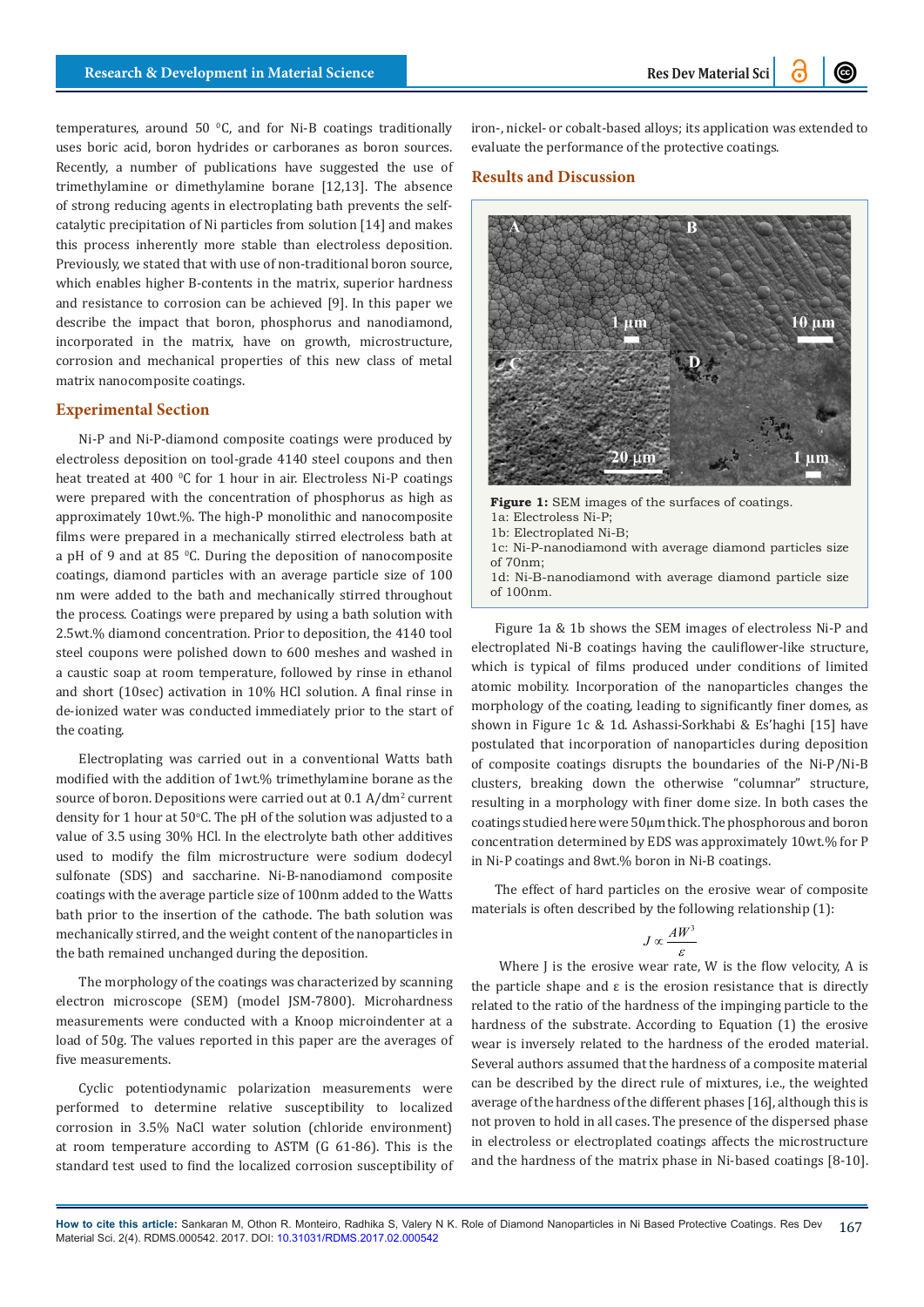Moreover, the adhesion between the particles and the matrix plays an important role in determining the hardness as well as other mechanical properties of the composite material.



Ni-P content monolithic and with nanodiamond, measured before and after heat treatment at 400 °C for 1h, and Ni-B coatings prepared from a Watts bath with TMAB before and after heat treatment at 300 °C for 60 minutes.

Figure 2 shows the hardness values of electroless Ni-P and Ni-P with nanodiamond coatings compared with the electroplated Ni-B and Ni-B with nanodiamond coatings. Hardness of the Ni-P and Ni-B coatings increases with the heat treatment. Heat treatment facilitates a precipitation-hardening in the Ni (B or P) coatings making them to become harder than the as deposited coatings. The increase in hardness following the heat treatment in the case of Ni-B coatings is attributed to Ni<sub>3</sub>B precipitation strengthening, while in the case of Ni-P coatings it is due to Ni3P precipitation strengthening. The hardness of as-deposited Ni-P and Ni-B coatings and after-heat treatment increases with the diamond content (Figure 2). The benefit of heat treatment on hardness and wear resistance of the composite coatings is related to an increase in the matrix-particle adhesion strength. We have proven that earlier in our publications [8] through observing the scratch marks behavior with load and speeds for coatings before and after heat treatments. We observed that the preferential crack propagation along the diamond-Ni interface is obvious in the case of the as-deposited coating. Under similar loads, crack propagation is much less pronounced in the heat-treated coatings, which contributes into increasing their hardness and wear resistance.

A concern in replacing monolithic materials with composites is the potential negative impact of the second phase on corrosion. A second phase affects the corrosion resistance because it is electrically different from the base material (the matrix) and it introduces the interphase boundaries that may favor the diffusion of anions or cations and accelerate the dissolution of the matrix. When the dispersed phase is a dielectric ceramic, as is the case of the nanodiamond used here, localized galvanic effects are not active; however, the metal-ceramic interface may still lead to a preferential path for the diffusion of aggressive ions.

The corrosion behavior of the Ni-P/Ni-B MMnC coatings prepared has been assessed by cyclic polarization in 3.5% NaCl solutions. The anodic and cathodic polarization curves are shown in Figure 3. Corrosion potential  $E_{corr}$  obtained from the polarization curves in Figure 3 shows no detrimental impact on the corrosion resistance resulting from incorporating the nanodiamond.



**Figure 3:** Anodic and cathodic polarization curves for heat-treated electroless prepared Ni-P, Ni-P-nD and heattreated electroplated Ni-B and Ni-B-nD samples. For the sake of clarity we have presented only the initial anodic and cathodic curves of the cyclic polarization plots, and omitted the return part of the curves.

The corrosion potential of the nanocrystalline high-P coatings increases with the increasing diamond content, particularly after heat treatment. Incorporation of nano-crystalline diamond is more disruptive, improving the corrosion resistance.

The corrosion potential of the prepared films decreases in the following order:

$$
E_{Corr}^{Ni-P-nD} > E_{Corr}^{Ni-P} > E_{Corr}^{Ni-B} > E_{Corr}^{Ni-B-nD}
$$

 This nobility order correlates well with the texture of the deposited films rather than with the interphase boundary area.

Nanodiamond strongly influences the growth texture, the final microstructure of the coatings, and, as shown in Figure 3, affects the corrosion potential in Ni-P nanocomposite coatings. The impact of nanodiamond on the corrosion potential of the Ni-B coatings is not nearly as strong as in the case of Ni-P. In a recent publication [17], we demonstrated that the improvement of the corrosion resistance of Ni-P due to the incorporation of the nanodiamond was related to the change of the dissolution mechanism from intergranular to uniform. This effect does not seem to be operative in the case of the Ni-B coatings.

## **Summary**

We have demonstrated that diamond particles play important role in the Ni-based protective coatings. They are especially critical for increasing the hardness of the coatings and versatile in preparing the coatings with different dopants such as boron and phosphorus